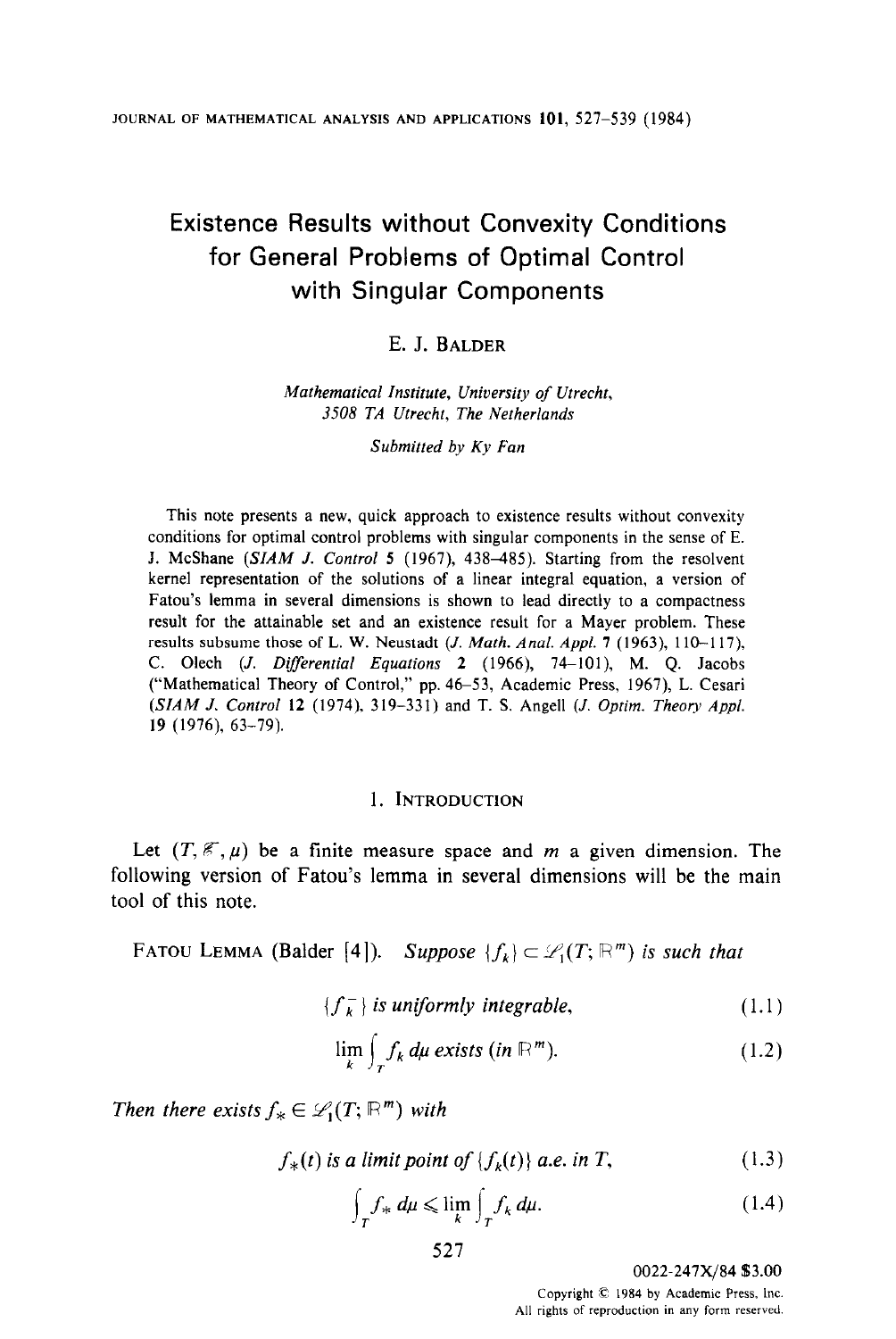Here  $\mathscr{L}_1(T; \mathbb{R}^m)$  denotes the set of all integrable functions from T into  $\mathbb{R}^m$ and  $f_k^-(t) \equiv (\max(-f_k^1(t), 0), \dots, \max(-f_k^m(t), 0))'$ . The first such result is due to Schmeidler [14]. The present version subsumes his original version as well as similar ones by Cesari and Suryanarayana [8] and Artstein [3].

In Balder [4] the Fatou lemma was used in a way which is reminiscent of the popular deparametrization (or reduction) approach in optimal control theory, and it was demonstrated how existence results for allocation problems in economics follow quickly from it. The argument there only required taking elementary pointwise limits and applying Aumann's measurable selection theorem. Here this line of thought will be continued by showing the apparently fundamental significance of the above version of Fatou's lemma in several dimensions for the subject of existence without convexity conditions in optimal control theory, notably in connection with singular components in the sense of the fundamental paper by McShane [Ill.

Existence results without convexity conditions were first obtained by Neustadt  $[12]$ . Until now, the only paper in this area considering singular components (for the optimal control of a linear ordinary differential equation) is that by Cesari [7]. It will become apparent that the approach of this note is considerably more economical than his. Our main results subsume the compactness result for the attainable set of Jacobs [10, Theorem 1 | (and a fortiori those of Neustadt  $[12]$  and Olech  $[13]$ ) and the existence results for Mayer problems in Cesari [7, Theorem 2.1] and Angell [1, Theorem 5.2].

In connection with existence "with convexity conditions" for problems with singular components, Fatou's lemma in several dimensions has played a role already, as is seen by combining the results of Cesari and Suryanarayana [8] and Angel1 [2] (note also Remark 3.5 of the former reference). However, this is a rather different role which is much less direct in nature.

Throughout the remainder of this note T will be the unit interval  $[0, 1]$ , equipped with the Lebesgue  $\sigma$ -algebra  $\epsilon$ , and  $\mu$  will be the Lebesgue measure.

Let us introduce some notation. For  $m, n \in \mathbb{N}$ ,  $\mathbb{R}^{m \times n}$  denotes the set of all  $m \times n$ -matrices; it is equipped with the usual norm obtained by identifying matrices with linear operators. The set of all measurable functions from  $T$ into  $\mathbb{R}^{m \times n}$  is denoted by  $\mathscr{M}(T; \mathbb{R}^{m \times n})$ ; also, the set of all integrable (essentially bounded) functions in  $\mathcal{M}(T; \mathbb{R}^{m \times n})$  will be denoted by  $\mathcal{L}_1(T; \mathbb{R}^{m \times n})$  $(\mathscr{L}_\infty(T; \mathbb{R}^{m \times n}))$ . Finally, for any Banach space S the set of all continuous functions from T into S is denoted by  $\mathcal{C}(T; S)$ .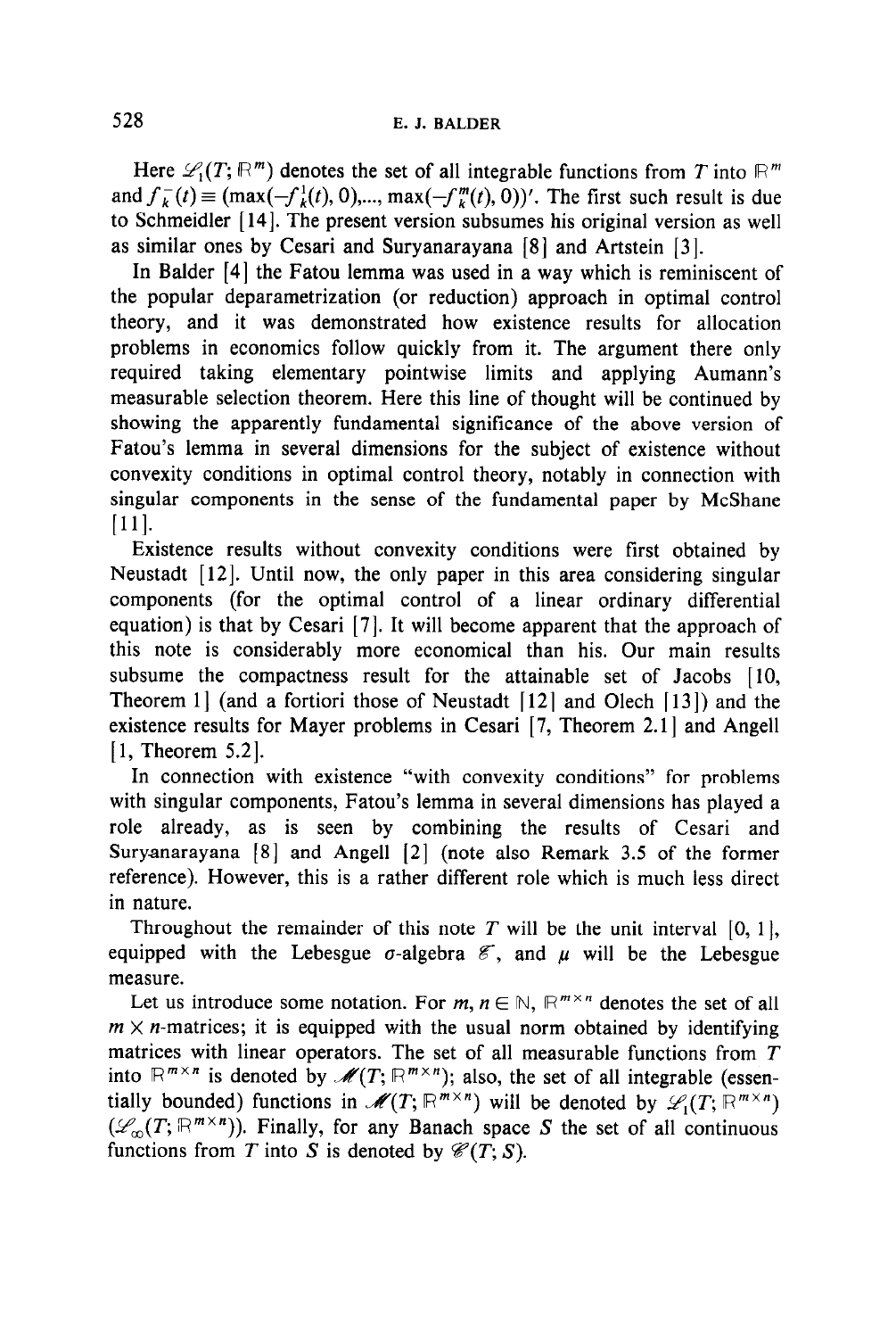## 2. MAIN RESULTS

Let *n*,  $\bar{n}$ ,  $m \in \mathbb{N}$  be given dimensions and let *a*,  $\bar{a}$ , *b*, *b* be given kernels on  $T^2 \equiv T \times T$  with  $a \in \mathcal{C}(T;\mathcal{L}_1(T;\mathbb{R}^{n \times n}))^1$ ,  $\bar{a} \in \mathcal{C}(T;\mathcal{L}_1(T;\mathbb{R}^{n \times n}))$ ,  $b \in \mathscr{M}(T^2; \mathbb{R}^{n \times n})$ ,  $\overline{b} \in \mathscr{M}(T^2; \mathbb{R}^{\overline{n} \times n})$  such that

$$
a(t,\tau) = 0 \qquad \text{if} \quad t < \tau,\tag{2.1}
$$

$$
\bar{a}(t,\tau) = 0 \qquad \text{if} \quad t < \tau,\tag{2.2}
$$

$$
b(t, \tau) = 0 \quad \text{if} \quad t < \tau, \quad b \text{ is continuous on } \Lambda, \tag{2.3}
$$

$$
\bar{b}(\cdot, \tau)
$$
 is continuous on  $\{t \in T : t < \tau\}$ , *b* is continuous on  $\Delta$ , (2.4)

$$
\sup_{T^2} |\bar{b}| < +\infty, \tag{2.5}
$$

$$
\bar{b}(t,\tau)\,\bar{P}\subset\bar{P}\qquad\text{if}\quad t\geqslant\tau.\tag{2.6}
$$

Here  $\Delta$  denotes the set  $\{(t, \tau) \in T^2 : t \geq \tau\}$  and  $\overline{P}$  the set of all  $x \in \mathbb{R}^{\overline{n}}$  with  $x\geqslant0$ . Also, let  $c:T\times\mathbb{R}^m\to\mathbb{R}^n, \bar{c}:T\times\mathbb{R}^m\to(-\infty,+\infty)^{\bar{n}}$  be such that

$$
c \text{ and } \tilde{c} \text{ are } \mathscr{E} \times \mathscr{B}(\mathbb{R}^m) \text{-measurable}, \tag{2.7}
$$

$$
Q(t) \text{ is closed a.e. in } T,
$$
\n(2.8)

where

$$
Q(t) \equiv \{(\xi, \bar{\xi}) \in \mathbb{R}^{n+\bar{n}} : \xi = c(t, u), \bar{\xi} \geqslant \tilde{c}(t, u), u \in \mathbb{R}^m\}.
$$

Let  $\Pi$  be the set of all control parameters  $\pi \equiv (\alpha, \beta, v, \bar{v}, u), (\alpha, \beta) \in \Delta$ ,  $v \in \mathbb{R}^n$ ,  $\bar{v} \in \mathbb{R}^n$ ,  $u \in \mathcal{M}(\lbrack a,\beta \rbrack;\mathbb{R}^m)$ . The solution  $(y,\bar{y}) \in \mathcal{C}(\lbrack a,\beta \rbrack;\mathbb{R}^{n+\bar{n}})$  of the system of linear integral equations

$$
y(t) = \int_{\alpha}^{t} a(t, \tau) y(\tau) d\tau + \int_{\alpha}^{t} b(t, \tau) c(\tau, u(\tau)) d\tau + b(t, \alpha) v, \qquad (I_1)
$$

$$
\bar{y}(t) = \int_{\alpha}^{t} \bar{a}(t,\tau) y(\tau) d\tau + \int_{\alpha}^{\beta} \bar{b}(t,\tau) \bar{c}(\tau, u(\tau)) d\tau + \bar{b}(t,\alpha) \bar{v} \qquad (I_2)
$$

is denoted by  $(y_*, \bar{y}_*)$ , provided it exists. Note the dynamically extraneous role of the part  $\bar{y}$  of the state vector  $(y, \bar{y})$ . Entirely in accordance with McShane  $[11]$ , this part is to be made up by the singular components (cf. Cesari [6, 7]).

An important specialization of  $(I_1)$ - $(I_2)$  is as follows. Let  $A \in$ 

That is,  $t \mapsto a(t, \cdot)$  is continuous from T into  $\mathscr{L}_1(T; \mathbb{R}^{n \times n})$ , etc.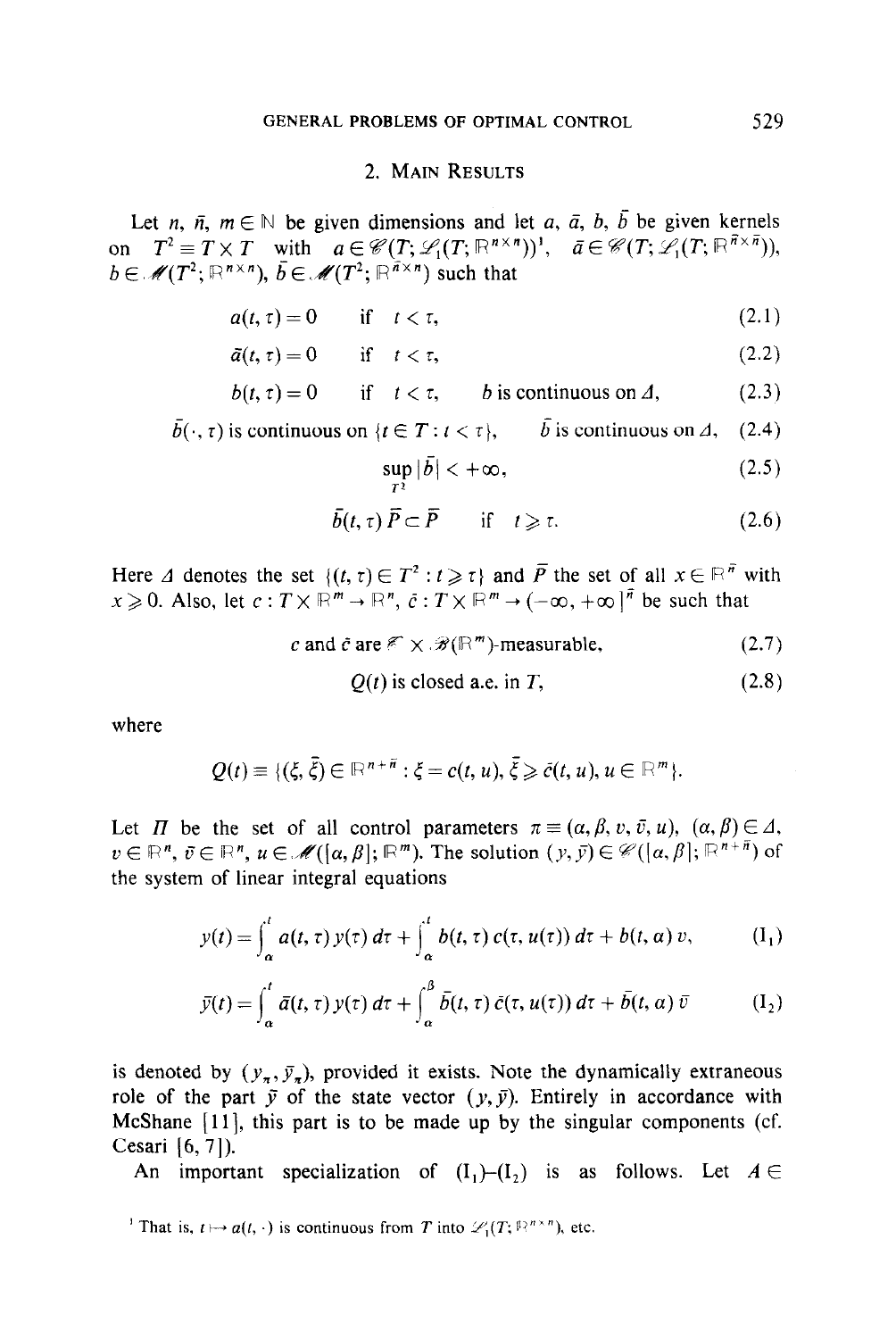$\mathscr{L}_1(T; \mathbb{R}^{n \times n})$ ,  $\overline{A} \in \mathscr{L}_1(T; \mathbb{R}^{n \times n})$  and let  $(D_1)$ - $(D_2)$  be the system of linear ordinary differential equations

$$
\dot{y}(t) = A(t) y(t) + c(t, u(t)), \tag{D_1}
$$

$$
\bar{y}(t) = A(t) y(t) + \bar{c}(t, u(t)) \qquad \text{a.e. in } [\alpha, \beta], \tag{D_2}
$$

with initial conditions  $y(\alpha) = v$ ,  $\bar{y}(\alpha) = \bar{v}$ .

LEMMA 2.1. Suppose that for 
$$
\pi \equiv (\alpha, \beta, v, \bar{v}, u) \in \Pi
$$

$$
c(\cdot, u(\cdot)) \in \mathscr{L}_1([a,\beta]; \mathbb{R}^n), \tag{2.9}
$$

$$
\bar{c}(\cdot, u(\cdot)) \in \mathscr{L}_1([\alpha, \beta]; \mathbb{R}^{\bar{n}}). \tag{2.10}
$$

Then the solution  $(y_{\pi},\bar{y}_{\pi}) \in \mathcal{C}([a,\beta];\mathbb{R}^{n+\bar{n}})$  of  $(I_1)$ - $(I_2)$  exists. Moreover, there exists a continuous kernel  $Y: A \to \mathbb{R}^{n \times n}$  such that for every  $\pi \in \Pi$ satisfying  $(2.9)$ - $(2.10)$  the solution  $y<sub>\pi</sub>$  of  $(I<sub>1</sub>)$  can, be expressed as

$$
y_{\pi}(t) = \int_{\alpha}^{t} Y(t, \tau) c(\tau, u(\tau)) d\tau + Y(t, \alpha) v.
$$
 (2.11)

*Proof.* Define the operators  $\mathscr A$  and  $\bar{\mathscr A}$  by

$$
\mathscr{A} y(t) \equiv \int_T a(t,\tau) y(\tau) d\tau,
$$

and an analogous expression for  $\overline{\mathscr{A}}$ . Define  $C_{\pi}$ ,  $\overline{C}_{\pi}$  by

$$
C_{\pi}(t) \equiv \int_{\alpha}^{\beta} b(t, \tau) c(\tau, u(\tau)) d\tau + b(t, \alpha) v,
$$
 (2.12)

and an analogous expression for  $\overline{C}_n$ . From the continuity property of a and  $\bar{a}$  it follows that  $\mathscr A$  maps  $\mathscr C(T; \mathbb R^n)$  into  $\mathscr C(T; \mathbb R^n)$  and  $\bar{\mathscr A}$  maps  $\mathscr C(T; \mathbb R^n)$ into  $\mathscr{C}(T; \mathbb{R}^n)$ . By the dominated convergence theorem it follows easily from (2.2)-(2.5) and (2.9)-(2.10) that  $C_{-} \in \mathcal{C}([a, \beta]; \mathbb{R}^{n})$ ,  $\overline{C}_{n} \in \mathcal{C}([a, \beta]; \mathbb{R}^{n})$ . We shall apply Warga [16, II.5.5, II.5.6]. First of all, note that although formally this result requires  $\mathcal E$  to be the Borel  $\sigma$ -algebra on T, it also remains valid if we take  $\mathscr E$  to be the Lebesgue  $\sigma$ -algebra on T (viz., the completion of the Borel  $\sigma$ -algebra). In view of the properties of the kernel  $\alpha$ -notably  $(2.1)$ —it follows now that we may apply this result. Hence, the operator  $I - \mathscr{A}$  is a homeomorphism, the operators  $\mathscr{A}$  and  $\mathscr{A}^* \equiv (I - \mathscr{A})^{-1} - I$  are compact and there exists  $\kappa \in \mathcal{C}(T; \mathcal{L}(T; \mathbb{R}^{n \times n}))$  such that

$$
\mathscr{A}^* z(t) = \int_T \kappa(t, \tau) z(\tau) d\tau.
$$
 (2.13)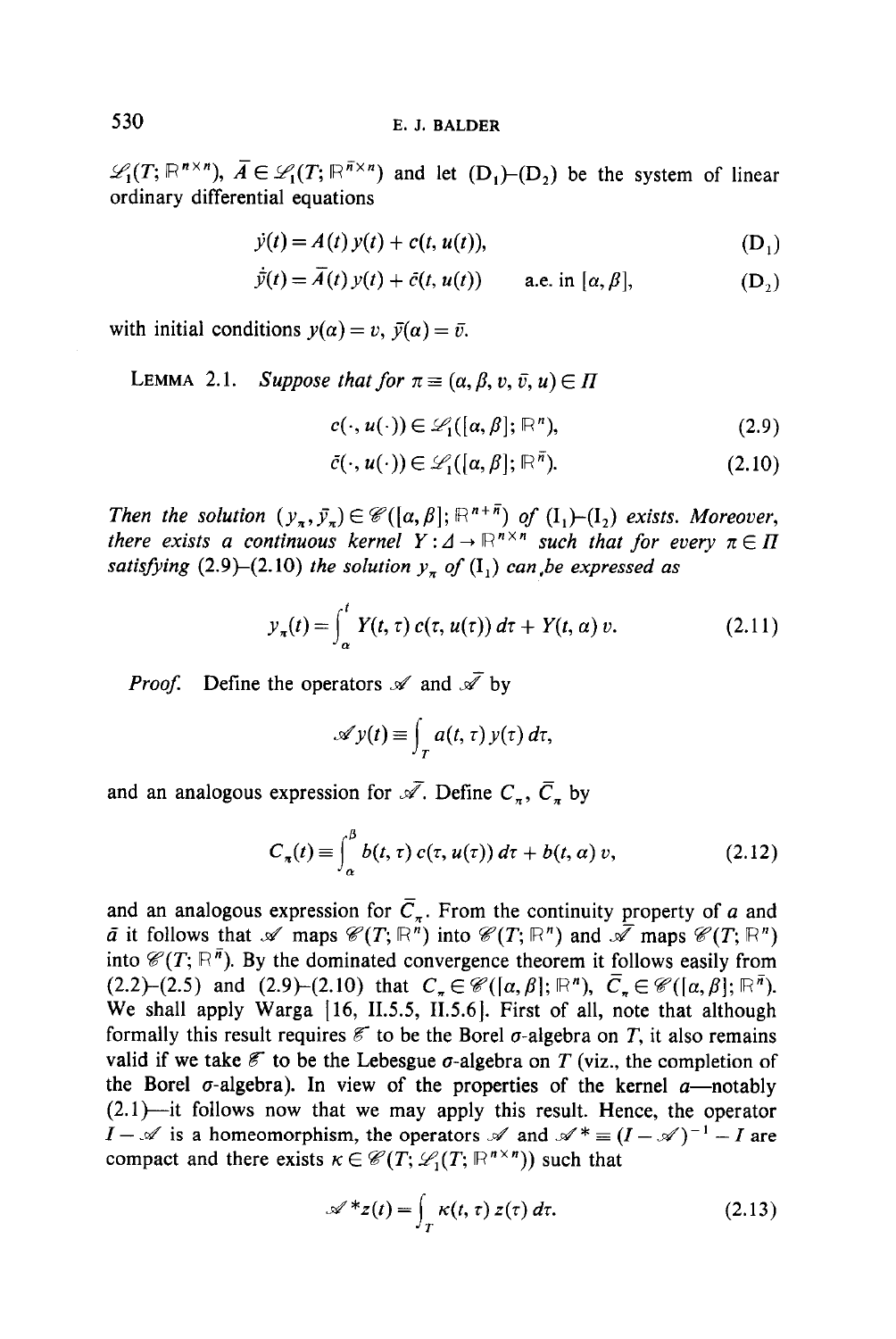Given  $C \in \mathcal{C}([\alpha, \beta]; \mathbb{R}^n)$ , define  $\hat{C}^p \in \mathcal{C}(T; \mathbb{R}^n)$  to be any continuous extension of C to T such that  $C<sup>p</sup>(t)=0$  on  $[0, \alpha -p^{-1}]$  and  $[\alpha +p^{-1}, 1]$ , with  $\sup_{T} |C^p| \leqslant \sup_{[a,b]} |C|, p \in \mathbb{N}$ . Let  $\hat{y}^p \equiv (I-\mathcal{A})^{-1} C^p$ . By compactness of  $\mathscr{A}^*$ , a subsequence of  $\{\hat{y}^p - \hat{C}^p\}$  converges to some  $\hat{z} \in$  $\mathscr{L}(T; \mathbb{R}^n)$ . By (2.13) it follows directly that  $\hat{z}(t) = \int_{\alpha}^{\beta} \kappa(t, \tau) C(\tau) d\tau$  on  $[\alpha, \beta]$ . Also, it is easy to check that on  $[\alpha, \beta]$ ,  $y(t) = Ay(t) + C(t)$  for  $y \equiv \hat{z} + C$ . Further, we claim that we may write  $\hat{z}(t) = \int_{\alpha}^{t} \kappa(t, \tau) C(\tau) d\tau$ , since  $\int_{t}^{\beta} \kappa(t, \tau)$  $C(\tau) d\tau = 0$  for every  $\alpha \leq t < \beta$ . To see this, note that in the above argument every  $\hat{y}^p$  has  $\hat{y}^p(t)=0$  on  $[0, \alpha - p^{-1}]$ . This gives  $\hat{z}(t)=0$  on  $[0, \alpha]$ ; in particular,  $\hat{z}(\alpha) = \int_{\alpha}^{\beta} \kappa(\alpha, \tau) C(\tau) d\tau = 0$ . Since the restriction of C to any subinterval  $[\alpha', \beta]$  of  $[\alpha, \beta]$  is also continuous, we find now that  $\int_{\alpha'}^{\beta} \kappa(\alpha', \tau)$  $C(\tau) d\tau = 0$  for all  $\alpha' \ge \alpha$ . This proves our claim. It is now a matter of straightforward calculation to combine the above with (2.13) and (2.3) so as to arrive at  $(2.11)$  with Y defined by

$$
Y(t,\tau)\equiv \int_{\tau}^{t} \kappa(t,\sigma)\,b(\sigma,\tau)\,d\sigma+b(t,\tau).
$$

To see that Y is continuous on  $\Delta$ , note that for  $(t, \tau)$ ,  $(t', \tau') \in \Delta$ 

$$
|Y(t,\tau)-Y(t',\tau')|\leqslant \varepsilon_1+\varepsilon_2+\varepsilon_3,
$$

where

$$
\varepsilon_1 \equiv \sup_{\Delta} |b| \int_{T} |\kappa(t, \sigma) - \kappa(t', \sigma)| d\sigma,
$$
  
\n
$$
\varepsilon_2 \equiv \int_{\tau'}^{\tau'} |\kappa(t, \sigma)| |b(\sigma, \tau) - b(\sigma, \tau')| d\sigma,
$$
  
\n
$$
\varepsilon_3 \equiv \left| \int_{\tau}^{\tau} \kappa(t, \sigma) b(\sigma, \tau) d\sigma - \int_{\tau'}^{\tau'} \kappa(t, \sigma) b(\sigma, \tau) d\sigma \right|,
$$

Since  $\kappa \in \mathcal{C}(T; \mathcal{L}_1(T; \mathbb{R}^{n \times n}))$ , we obviously have  $\varepsilon_1 \to 0$  as  $t' \to t$ . Also, it follows from this and (2.3) that  $\varepsilon_2 \to 0$  as  $(t', \tau') \to (t, \tau)$  by an obvious application of the dominated convergence theorem. Finally,  $\varepsilon_3 \rightarrow 0$  as  $(t', \tau') \rightarrow (t, \tau)$  by the dominated convergence theorem, since  $|\kappa(t, \cdot) b(\cdot, \tau)|$  is integrable. C.E.D. C.E.D. C.E.D. C.E.D. C.E.D. C.E.D. C.E.D. C.E.D. C.E.D. C.E.D. C.E.D. C.E.D. C.E.D. C.E.D.

Of course, for the special case given by  $(D_1)$ - $(D_2)$  the above lemma agrees with the variation of parameters formula for the solution of  $(D_1)$ ; cf. Warga  $[16, II.4.8]$ . Hence, the reader who is only interested in the optimal control of  $(D_1)$ - $(D_2)$  can skim over the above lemma.

Our fundamental result on existence without convexity conditions for the optimal control of  $(I_1)$ - $(I_2)$  is as follows.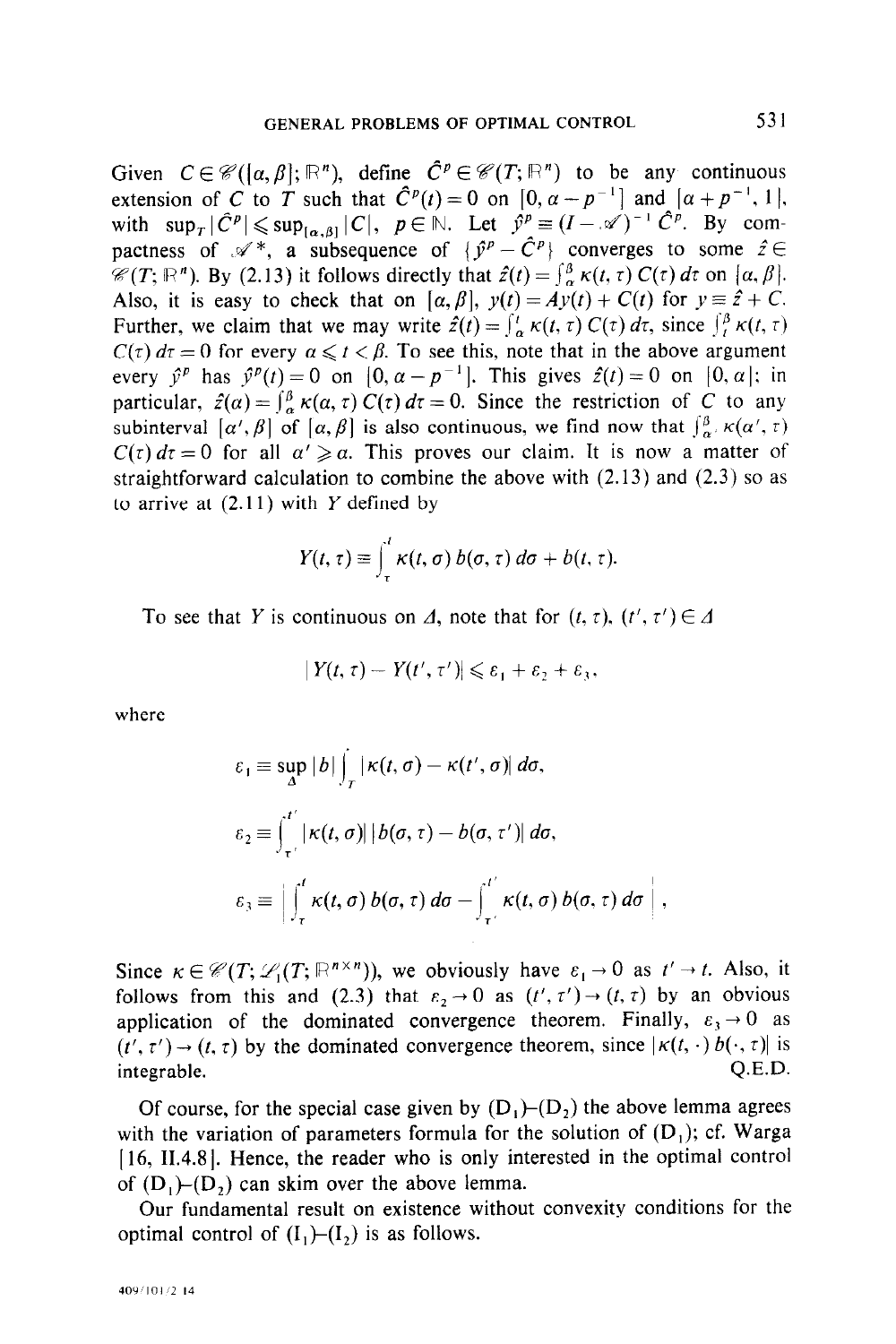### 532 E. J. BALDER

THEOREM 2.2. Suppose  $\{\pi_k\} \subset \Pi$ ,  $\pi_k = (\alpha_k, \beta_k, v_k, \bar{v}_k, u_k)$ , satisfies

$$
\{(\alpha_k, \beta_k, v_k, \bar{v}_k)\}\text{ converges to } (\alpha_0, \beta_0, v_0, \bar{v}_0) \in \Lambda \times \mathbb{R}^{n+\bar{n}},\qquad(2.14)
$$

$$
\{c(\cdot, u_k(\cdot))\} \text{ is uniformly integrable,}^2\tag{2.15}
$$

$$
\{\bar{c}^-(\cdot, u_k(\cdot))\} \text{ is uniformly integrable,}^2 \tag{2.16}
$$

$$
\sup_{k} \int_{\alpha_k}^{\beta_k} |\tilde{c}^+(t, u_k(t))| \, dt < +\infty. \tag{2.17}
$$

Then there exists a subsequence  $\{\pi_{k'}\}$  of  $\{\pi_k\}$  and  $u_* \in \mathcal{M}([\alpha_0, \beta_0]; \mathbb{R}^m)$  such that for  $\pi_* \equiv (\alpha_0, \beta_0, v_0, \bar{v}_0, u_*)$ 

$$
\lim_{k'} (y_{\pi_k}(\alpha_{k'}), y_{\pi_k}(\beta_{k'})) = (y_{\pi_*}(\alpha_0), y_{\pi_*}(\beta_0)),
$$
\n(2.18)

$$
\lim_{k'} (\bar{y}_{\pi_k}(\alpha_{k'}), \bar{y}_{\pi_k}(\beta_{k'})) \ge (\bar{y}_{\pi_*}(\alpha_0), \bar{y}_{\pi_*}(\beta_0)). \tag{2.19}
$$

*Proof.* We shall write  $y_k$  for  $y_{n_k}$ , etc. Also, we shall only prove (2.18)-(2.19) for the terminal states  $\{ (y_k(\hat{\beta}_k), \bar{y}_k(\beta_k)) \}$ , since the proof for the initial states is an exact copy. (Let us note incidentally that  $y_k(\alpha_k) = b(\alpha_k, \alpha_k) v_k$  by our assumptions.) By Lemma 2.1 we have

$$
\int_{T} f_{k}(t) dt = y_{k}(\beta_{k}) - Y(\beta_{k}, \alpha_{k}) v_{k},
$$
  

$$
\int_{T} \bar{f}_{k}(t) dt = \bar{y}_{k}(\beta_{k}) - \bar{Y}(\beta_{k}, \alpha_{k}) v_{k} - \bar{b}(\beta_{k}, \alpha_{k}) \bar{v}_{k},
$$

with  $f_k(t) \equiv Y(\beta_k, t) c(t, u_k(t))$  on  $[\alpha_k, \beta_k]$ ,  $\equiv 0$  elsewhere and  $\bar{f}_k(t) \equiv \bar{Y}(\beta_k, t)$  $c(t, u_k(t)) + \bar{b}(\beta_k, t) \bar{c}(t, u_k(t))$  on  $[\alpha_k, \beta_k]$ ,  $\equiv 0$  elsewhere. Here

$$
\overline{Y}(t,\tau)\equiv \int_{\tau}^{t} \overline{a}(t,\sigma) Y(\sigma,\tau) d\sigma.
$$

In complete analogy to the proof of the continuity of Y on  $\Lambda$  in Lemma 2.1, we can prove that  $\overline{Y}: A \to \mathbb{R}^{\overline{n} \times n}$  is continuous. By the above and (2.15)-(2.17) it follows that the sequence  $\{(y_k(\beta_k), \bar{y}_k(\beta_k))\}$  is bounded. Hence we may suppose without loss of generality that  $z = \lim_k y_k(\beta_k)$  and  $\bar{z} =$  $\lim_{k \to \infty} \bar{y}_{k}(\hat{\beta}_{k})$  exist. By continuity of Y,  $\bar{Y}$ ,  $\bar{b}$  on  $\Delta$  we now have

$$
\lim_{k} \int_{T} f_k(t) dt = z + Y(\beta_0, \alpha_0) v_0,
$$
\n(2.20)

$$
\lim_{k} \int_{T} \bar{f}_{k}(t) dt = \bar{z} - \bar{Y}(\beta_{0}, \alpha_{0}) v_{0} - \bar{b}(\beta_{0}, \alpha_{0}) \bar{v}_{0}.
$$
 (2.21)

<sup>2</sup> Each  $c(\cdot, u_k(\cdot))$ ,  $\bar{c}(\cdot, u_k(\cdot))$  is taken to be zero outside  $[a_k, \beta_k]$ .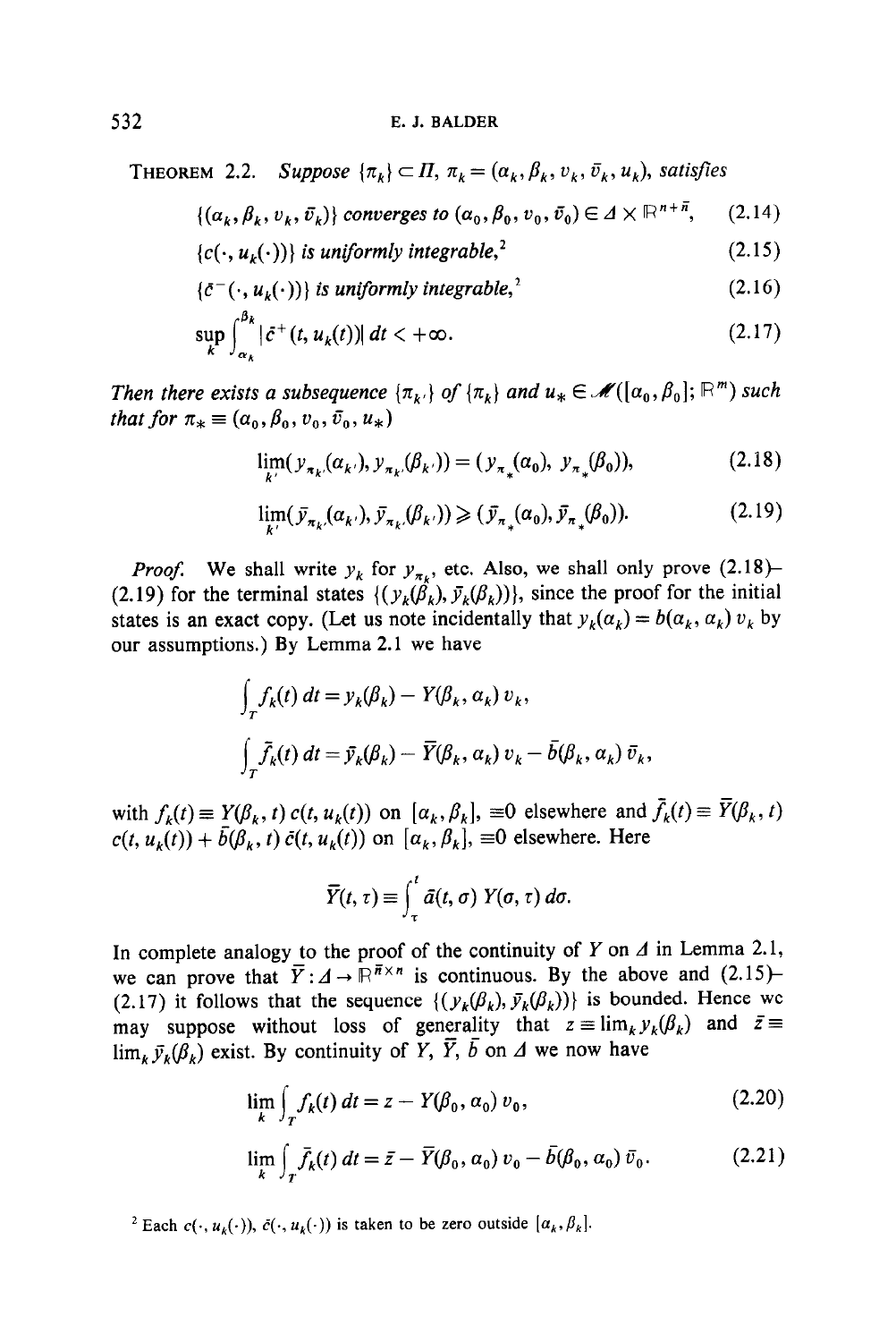Further, let us define  $c_k(t) \equiv c(t, u_k(t))$  on  $[a_k, \beta_k]$ ,  $\equiv 0$  elsewhere, and  $\bar{c}_k(t) \equiv$  $\bar{c}(t, u_k(t))$  on  $[a_k, \beta_k]$ ,  $\equiv 0$  elsewhere. Again by (2.15)-(2.17), we may suppose without loss of generality that  $\lim_{k \to \infty} \int_{0}^{k} c_k(t) dt$  as well as  $\lim_{k \to \infty} \int_{\tau} \tilde{c}_k(t) dt$  exist. By the Fatou lemma of Section 1, applied to

$$
\{\phi_k\} \subset \mathscr{L}_1(T; \mathbb{R}^{3n+2\overline{n}}), \qquad \phi_k \equiv (f_k, -f_k, c_k, \overline{f}_k, \overline{c}_k), \tag{2.22}
$$

we find that there exist  $f_*, f^*, c_* \in \mathcal{L}_1(T; \mathbb{R}^n)$  and  $\bar{f}_*, \bar{c}_* \in \mathcal{L}_1(T; \mathbb{R}^n)$  such that

$$
(f_*, f^*, c_*, \bar{f}_*, \bar{c}_*)(t) \text{ is a limit point of}
$$
  

$$
\{\phi_k(t)\}\qquad \text{a.e. in } T,
$$
 (2.23)

$$
\int_{T} f_{*}(t) dt \leqslant \lim_{k} \int_{T} f_{k}(t) dt,
$$
\n(2.24)

$$
\int_{T} f^{*}(t) dt \leq \lim_{k} \int_{T} f_{k}(t) dt,
$$
\n
$$
\int_{T} \bar{f}_{*}(t) dt \leq \lim_{k} \int_{T} \bar{f}_{k}(t) dt.
$$
\n(2.25)

From (2.23) we conclude that  $f_*(t) = -f^*(t)$  a.e. in T. Hence, the two inequalities in (2.24) can be summarized as

$$
\int_{T} f_{*}(t) dt \equiv \lim_{k} \int_{T} f_{k}(t) dt.
$$
\n(2.24)

For a.e.  $t \in T$  there exists by (2.23) a subsequence  $\{k_{t}\}\$  of  $\{k\}$  such that  $(f_*(t), c_*(t), \bar{f}_*(t), \bar{c}_*(t)) = \lim_k \psi_k(t)$ , where  $\psi_k = (f_k, c_k, \bar{f}_k, \bar{c}_k)$ . We claim that for a.e. t there exists  $u \in \mathbb{R}^m$  such that

$$
f_*(t) = Y(\beta_0, t) c(t, u_t) \qquad \text{on} \quad [a_0, \beta_0], \tag{2.26}
$$

$$
\bar{f}_*(t) \geqslant \bar{Y}(\beta_0, t) c(t, u_t) + \bar{b}(\beta_0, t) \bar{c}(t, u_t) \qquad \text{on} \quad [a_0, \beta_0], \qquad (2.27)
$$

and  $f_*(t) = 0$ ,  $\bar{f}_*(t) = 0$  elsewhere. First, suppose that  $\alpha_0 < t < \beta_0$ ; then eventually  $\alpha_k < t < \beta_k$ , so by definition of  $f_k(t)$ ,  $\bar{f}_k(t)$  and continuity of Y,  $\bar{Y}$ ,  $\bar{b}$  we have by the above

$$
f_*(t) = Y(\beta_0, t) c_*(t),
$$
  

$$
\bar{f}_*(t) = \bar{Y}(\beta_0, t) c_*(t) + \bar{b}(\beta_0, t) \bar{c}_*(t).
$$

Also, by (2.8) it follows that

$$
(c_*(t), c_*(t)) \in Q(t).
$$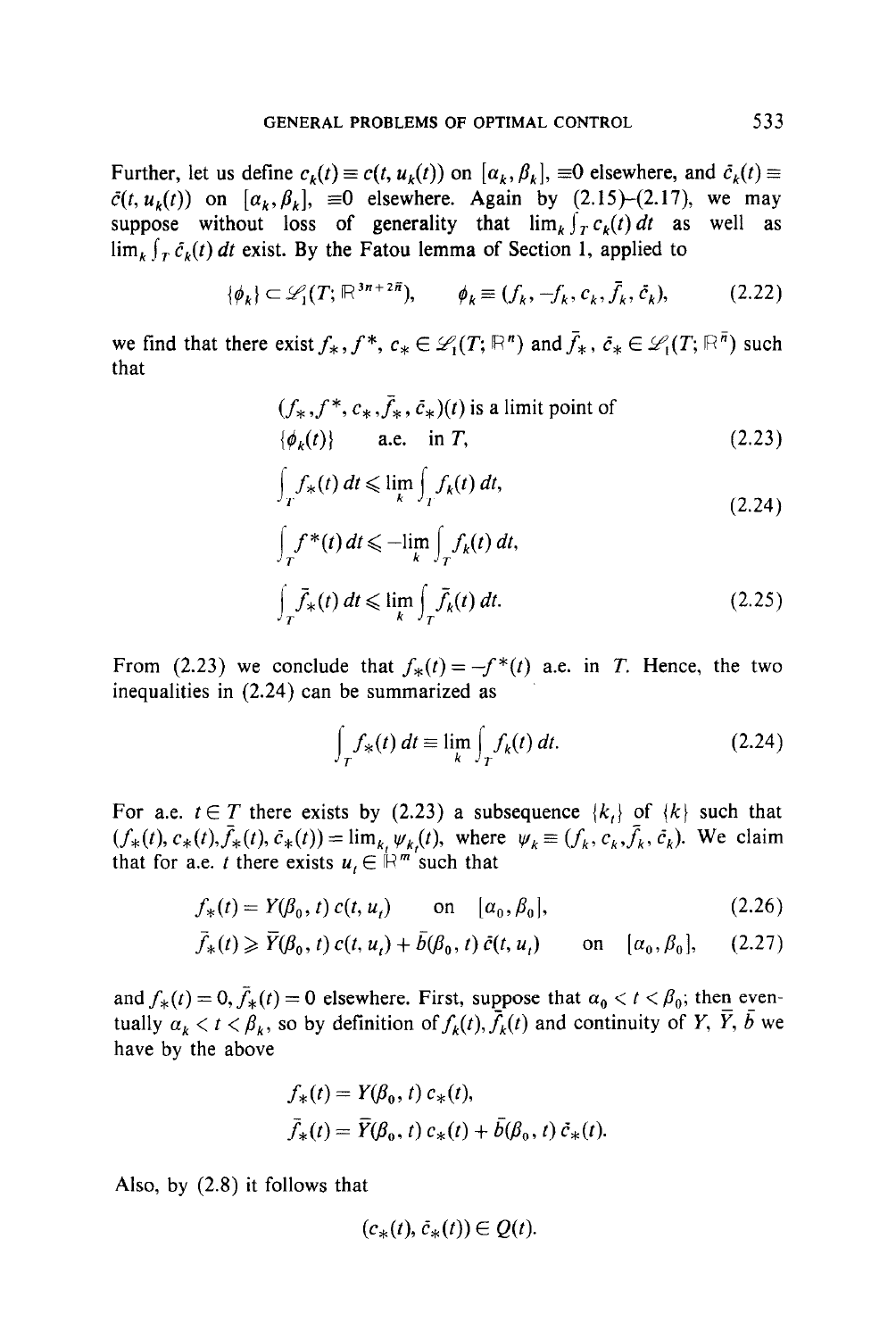## 534 E. J. BALDER

In view of the definition of  $Q(t)$  and property (2.6) of  $\bar{b}$ , (2.26)-(2.27) follow. Second, if  $t < a_0$  then eventually  $t < a_k$ , so by definition of  $f_k(t)$ ,  $\bar{f}_k(t)$ we conclude that  $f_*(t) = 0$ ,  $\bar{f}_*(t) = 0$ ; of course, when  $t > \beta_0$  a similar argument holds. Hence our claim concerning  $(2.26)$ - $(2.27)$  has been proven.

Next, we apply Aumann's measurable selection theorem. By (2.7) the set of all  $(t, u) \in [\alpha_0, \beta_0] \times \mathbb{R}^m$  such that  $f_*(t) = Y(\beta_0, t)$   $c(t, u), \bar{f}_*(t) \geq \bar{Y}(\beta_0, t)$  $c(t, u) + \bar{b}(\beta_0, t) \bar{c}(t, u)$  is  $\mathscr{E}_0 \times (\mathbb{R}^m)$ -measurable, where  $\mathscr{E}_0$  denotes the Lebesgue  $\sigma$ -algebra on  $[\alpha_0, \beta_0]$ . Hence, by Aumann's theorem (Himmelberg [9, Theorem 5.2]) there exists  $u_* \in \mathcal{M}([\alpha_0,\beta_0]; \mathbb{R}^m)$  such that a.e. in T

$$
f_*(t) = Y(\beta_0, t) c(t, u_*(t)),
$$
  
\n
$$
\bar{f}_*(t) \geq \bar{Y}(\beta_0, t) c(t, u_*(t)) + \bar{b}(\beta_0, t) \bar{c}(t, u_*(t)).
$$

Combining  $(2.20)$ – $(2.27)$  with the explicit representation  $(2.11)$  for the terminal state  $(y(\beta_0), \bar{y}(\beta_0))$ , we conclude that (2.18)-(2.19) have been proven. Q.E.D.

Remark 2.3. The major part of the above proof deals with the control functions  $u_k$  via the functions  $c_k$ ,  $\bar{c}_k$ . The only time when the topological nature of the control space plays a role is when we apply Aumann's measurable selection result. Hence, instead of working with  $U = \mathbb{R}^m$ , we might as well have worked with a more abstract control space  $U$ . Aumann's measurable selection result remains valid if we take  $U$  to be a metrizable Lusin (alias standard Borel) space, so this is what we could have started with.

Remark 2.4. In usual models the control parameters  $\pi \in \Pi$ ,  $\pi \equiv (\alpha, \beta, \nu)$ ,  $\bar{v}$ , u) are subject to the restriction

$$
u(t) \in U(t) \qquad \text{a.e. in} \quad [\alpha, \beta]. \tag{2.28}
$$

Here  $t \mapsto U(t)$  is a multifunction from T into  $\mathbb{R}^m$  with a graph which is  $\mathscr{E} \times \mathscr{B}(\mathbb{R}^m)$ -measurable. Such a restriction can be dealth with directly by Theorem 2.2, as one can see by introducing  $\bar{c}_{\bar{n}+1} : T \times \mathbb{R}^m \to [0, +\infty],$ defined by

$$
\bar{c}_{n+1}(t, u) \equiv 0 \quad \text{if} \quad u \in U(t), \quad \equiv +\infty \quad \text{if} \quad u \notin U(t),
$$

and redefining  $\bar{c} \equiv (\bar{c}, c_{\bar{n}+1})'$ . Note that (2.7), (2.16)-(2.17) remain valid for  $(c, \bar{c})$  under (2.28). Also, to require now (2.8) is to say that

$$
Q'(t) = \{(\xi, \overline{\xi}) \in \mathbb{R}^{n+\overline{n}} : \xi = c(t, u), \overline{\xi} \geqslant \overline{c}(t, u), u \in U(t)\}
$$

must be closed a.e. in T.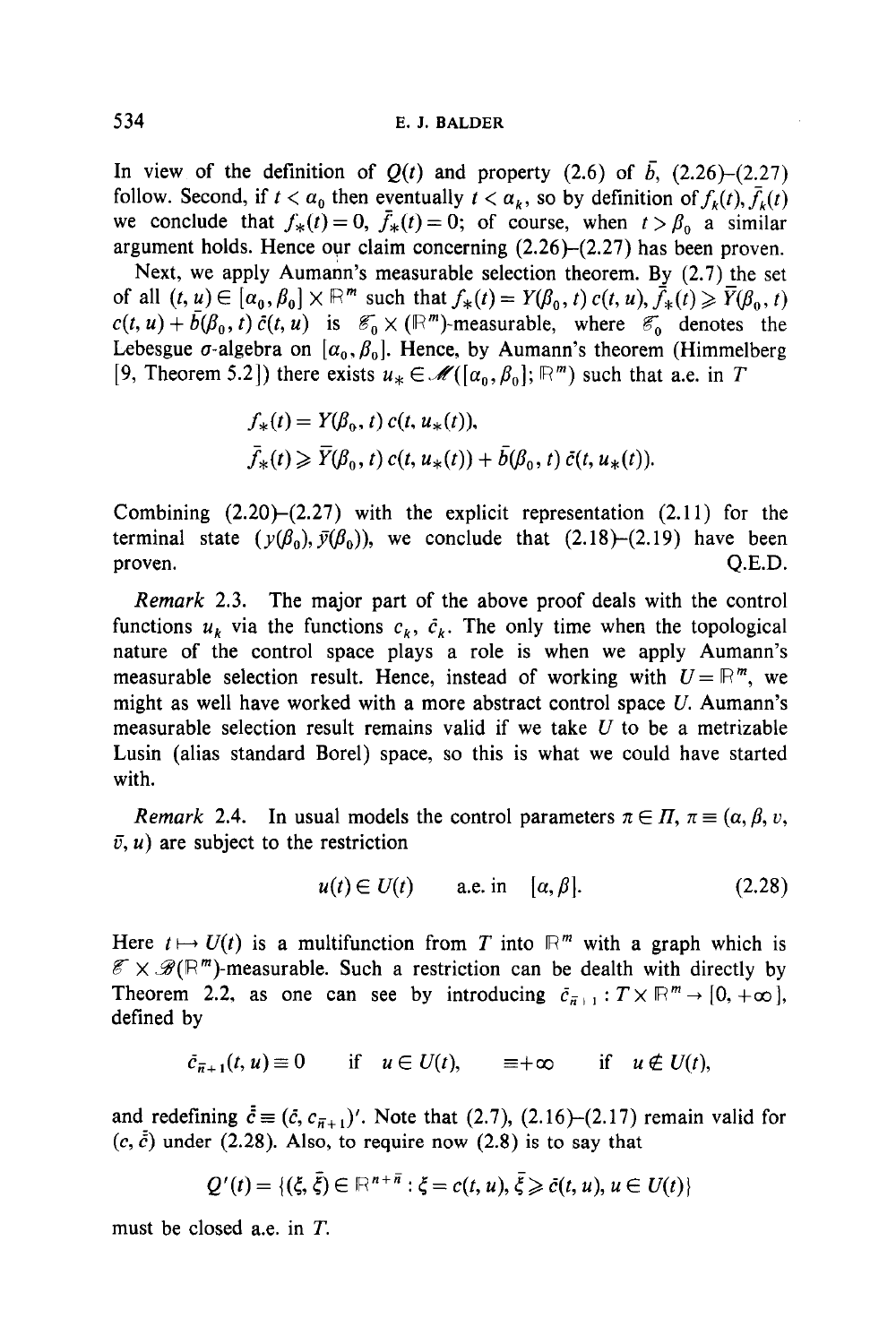Remark 2.5. The above remark is actually a special case of the following. Suppose the control parameters are subject to the restriction

$$
\int_{\alpha}^{\beta} h(t, u(t)) dt \leqslant 1,
$$
\n(2.29)

where  $h: T \times \mathbb{R}^m \to (-\infty, +\infty]$  is  $\mathcal{E} \times \mathcal{B}(\mathbb{R}^m)$ -measurable. Then Theorem 2.2 applies to this situation, provided that

 $\{h^-(\cdot, u_{\nu}(\cdot))\}$  is uniformly integrable

and (2.8) is replaced by the condition that

$$
Q'(t) \equiv \{(\xi, \tilde{\xi}) \in \mathbb{R}^{n+\bar{n}+1} : \xi = c(t, u), \tilde{\xi} \geq \tilde{c}(t, u), u \in \mathbb{R}^m \}
$$

is closed a.e. in T; here  $\tilde{c} \equiv (\tilde{c}, h)'$ . Moreover, if c,  $\tilde{c}$  are such that for every  $\varepsilon > 0$  there exists  $f_{\varepsilon} \in \mathcal{L}_1(T)$  such that

$$
\max(|c(t, u)|, |\tilde{c}^-(t, u)|) \leq \varepsilon h(t, u) + f_{\varepsilon}(t) \qquad \text{on} \quad T \times \mathbb{R}^m
$$

then  $(2.15)-(2.16)$  are automatically satisfied under (2.29). If in addition

$$
|\tilde{c}^+(t,u)| \leqslant \eta h(t,u) + f(t)
$$

for certain  $\eta > 0$ ,  $f \in \mathcal{L}_1(T)$ , then also (2.17) holds under (2.29).

Remark 2.6. Suppose that for every  $t \in T$ 

```
c(t, \cdot) is continuous on \mathbb{R}^m,
\bar{c}_1(t, \cdot) is inf-compact<sup>3</sup> on \mathbb{R}^m,
\bar{c}_i(t, \cdot) is lower semicontinuous on \mathbb{R}^m, j = 2,..., \bar{n}.
```
Then (2.8) holds automatically.

We shall now derive two corollaries from Theorem 2.2. For our conceptual convenience we shall suppose from now on that

$$
\begin{aligned}\n\bar{b}(t,\,\tau) &= 0 & \text{if} \quad t < \tau, \\
b(t,\,t) &= I, & \bar{b}(t,\,t) &= I,\n\end{aligned}
$$

where  $I$  denotes the respective unit matrices. As a consequence, we have in  $(I,)-(I,)$  that

$$
(y(\alpha), \bar{y}(\alpha)) = (v, \bar{v}).
$$

<sup>3</sup> That is, for every  $\beta \in \mathbb{R}$  the set  $\{u \in \mathbb{R}^m : \bar{c}_1(t, u) \leq \beta\}$  is compact.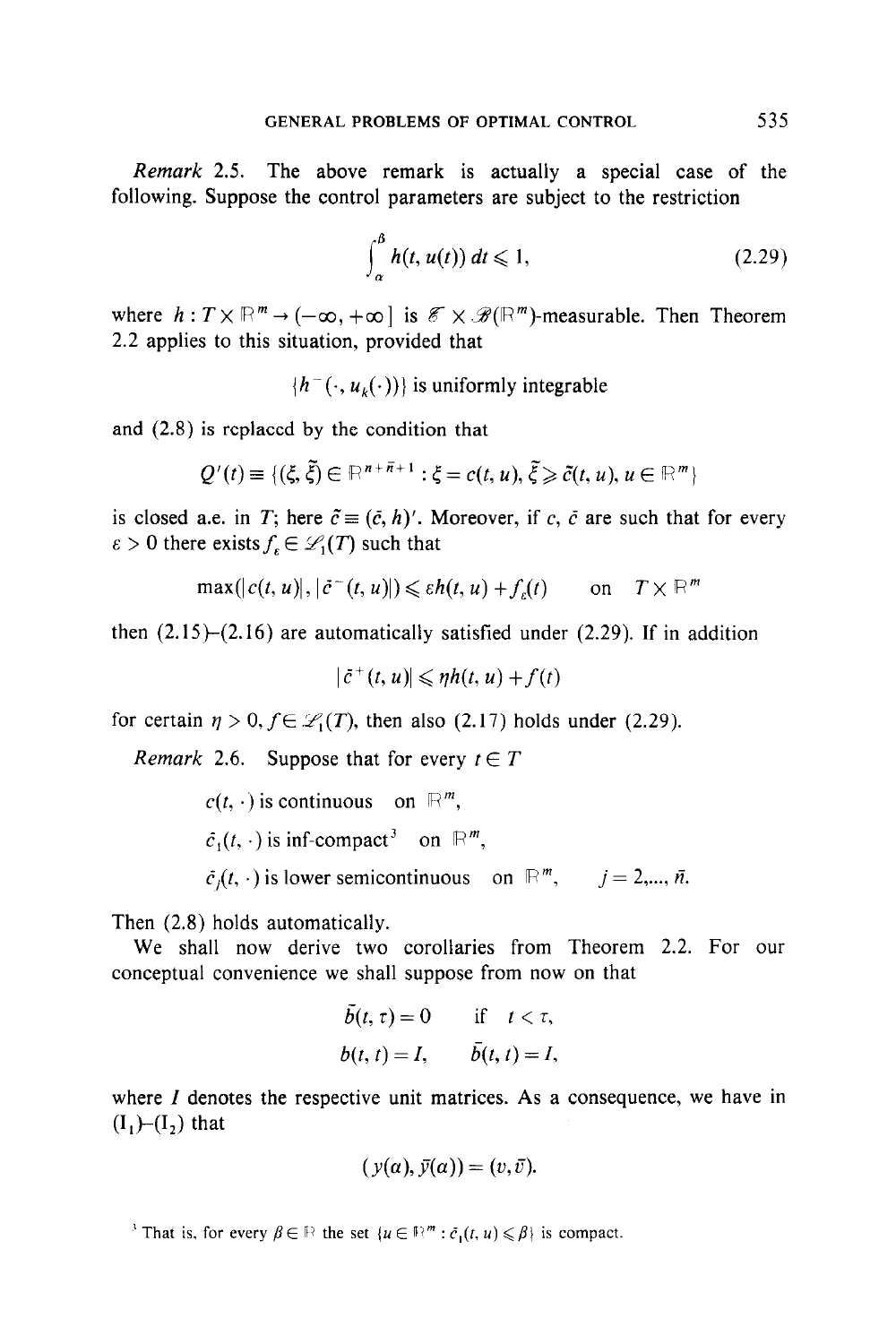Let *I*' be a given closed subset of  $\Delta$  and *V*,  $\overline{V}$  given compact sets in  $\mathbb{R}^n$  and  $\mathbb{R}^{\bar{n}}$ , respectively. Define  $R(\Pi_0)$  to be the set of all attainable points  $(z, \bar{z})$  for which there exists  $\pi \in \Pi_0$ ,  $\pi \equiv (\alpha, \beta, v, \bar{v}, u)$ , such that

$$
z = y_{\pi}(\beta), \qquad \bar{z} = \bar{y}_{\pi}(\beta).
$$

Here  $\Pi_0$  is the set of all  $(\alpha, \beta, v, \bar{v}, u)$  such that  $(\alpha, \beta) \in \Gamma$ ,  $v \in V$ ,  $\bar{v} \in \bar{V}$  and  $u \in \mathcal{M}([\alpha,\beta]; \mathbb{R}^m)$ .

COROLLARY 2.1. Suppose that

$$
\{c(\cdot, u(\cdot)) : \pi \in \Pi_0\} \text{ is uniformly integrable,}^4 \tag{2.30}
$$

 ${\lbrace \bar{c}^-(\cdot, u(\cdot)) : \pi \in \Pi_0 \rbrace}$  is uniformly integrable,<sup>4</sup>  $(2.31)$ 

$$
\sup_{\pi \in \Pi_0} \int_a^{\beta} |\tilde{c}^+(t, u(t))| \, dt < +\infty. \tag{2.32}
$$

Then for every sequence  $\{(z_k, \bar{z}_k)\}\subset R(\bar{H}_0)$  there exist a subsequence  $\{(z_{k},\bar{z}_{k})\}\$ and  $(z_*,\bar{z}_*)\in R(\Pi_0)$  such that

$$
\lim_{k'} z_{k'} = z_* , \qquad \lim_{k'} \bar{z}_{k'} \geqslant \bar{z}_* .
$$

Remark 2.8. Constraints of the types mentioned in Remarks 2.4-2.5 can also be dealt with directly by Corollary 2.7, namely, by augmenting the singular components in the way indicated there.

Let  $e: \Gamma \times V \times \mathbb{R}^n \times \overline{V} \times \mathbb{R}^n \to (-\infty, +\infty]$  be lower semicontinuous in all variables and nondecreasing in its last variable.

COROLLARY 2.9. Suppose that  $(2.30)$ - $(2.32)$  hold. Then there exists  $\pi_* \in \Pi_0$  such that

$$
J(\pi_*) = \inf_{\Pi_0} J,
$$

where  $J(\pi)$  denotes the Mayer criterion

$$
J(\pi) \equiv e(\alpha, \beta, v, y_{\pi}(\beta), \bar{v}, \bar{y}_{\pi}(\beta)).
$$

*Proof.* Let  $\{\pi_k\}$  be a minimizing sequence for the problem,  $\pi_k \equiv (\alpha_k, \beta_k, \pi_k)$  $v_k$ ,  $\bar{v}_k$ ,  $u_k$ ). Since  $\bar{\Gamma}$ ,  $V$  and  $\bar{V}$  are compact we may suppose without loss of generality that there exist  $(\alpha_0, \beta_0) \in \Gamma$ ,  $v_0 \in V$  and  $\bar{v}_0 \in \overline{V}$  such that  $\{(\alpha_k, \beta_k, \beta_k)\}$  $\{v_k, \bar{v}_k\}$  converges to  $(\alpha_0, \beta_0, v_0, \bar{v}_0)$ . By Theorem 2.2 there exists a subsequence  $\{\pi_{k'}\}$  and  $u_* \in \mathcal{M}([\alpha_0,\beta_0];\mathbb{R}^m)$  with for  $\pi_* \equiv (\alpha_0,\beta_0,v_0,\bar{v}_0,u_*)\in \Pi$ 

4 Cf. footnote 2.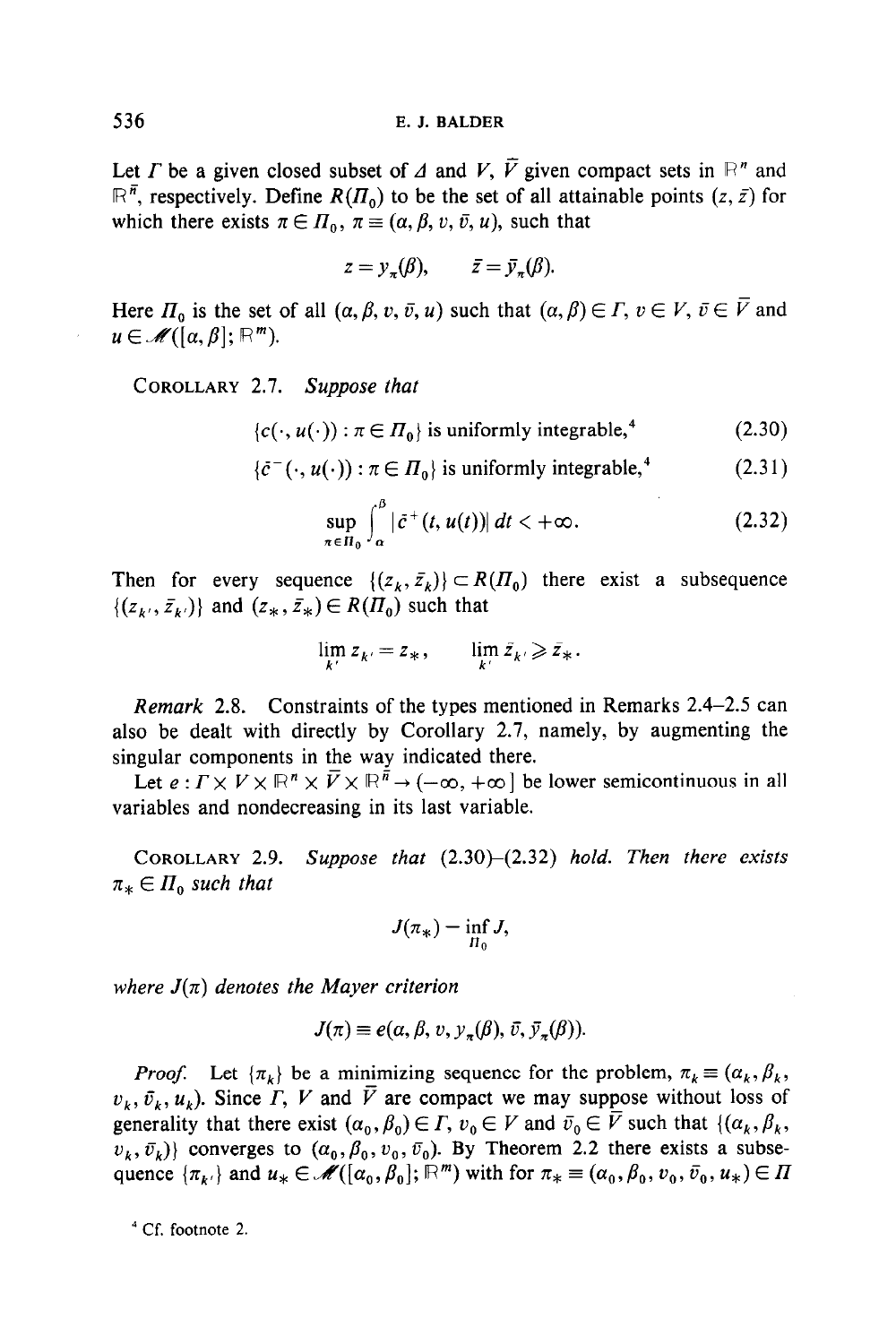that  $\lim_{k \to \infty} y_{k'}(\beta_{k'}) = y_{\pi}(\beta_0), \ \ \bar{z} \equiv \lim_{k \to \infty} \bar{y}_{k'}(\beta_{k'}) \geq \bar{y}_{\pi}(\beta_0).$  Note that  $\pi_* \in \Pi_0$ . By lower semicontinuity of  $e$  it follows that

$$
\inf_{\Pi_0} J \geqslant e(\alpha_0, \beta_0, v_0, y_{\pi_*}(\beta_0), \bar{v}_0, \bar{z}).
$$

Hence, the desired result follows now from the monotonicity property of e. Q.E.D.

Remark 2.10. Let B be a closed subset of  $\Gamma \times V \times \mathbb{R}^n \times \overline{V} \times \mathbb{R}^n$  such that  $(\alpha, \beta, v, x, \overline{v}, \overline{x}) \notin B$  implies  $(\alpha, \beta, v, x, \overline{v}, \overline{x}) \notin B$  whenever  $\overline{x} \geq \overline{x}$ . The additional constraint

$$
(\alpha, \beta, v, y_{\pi}(\beta), \bar{v}, \bar{y}_{\pi}(\beta)) \in B
$$

is already dealt with by Corollary 2.9, as is seen by redefining e: we set  $e' \equiv e$  on B,  $e' \equiv +\infty$  on the complement of B.

Corollary 2.7 extends the compactness result of Jacobs [10, Theorem 1] to a model with singular components and with a linear integral equation as its dynamical system. Also, the result of Jacobs [IO] deals only with a constant constraint set  $U(t)$  (cf. Remark 2.4). In view of our remarks, Corollary 2.9 extends the existence result of Cesari  $[7,$  Theorem 2.1 $]$  to a model with a linear integral equation. (Actually, no compactness conditions are imposed upon V, V by Cesari [7], but it is easy to see that such conditions are implied by his compactness condition involving the set  $P$  (his notation).) In view of our remarks, Corollary 2.9 also extends the existence result of Angel1  $[1,$  Theorem 5.2 to a model with singular components. Notice also that of the cited results in the literature none implies the other ones. Apart from this. there is a substantial number of more technical differences between this note and the above papers (e.g., our treatment of constraints by means of functions that can take the value  $+\infty$  and the fact that the only topological conditions on  $c$ ,  $\bar{c}$  are imposed here through our condition (2.8) for the "orientor field"  $Q$ ). On each of these technical counts this note turns out to have the least restrictive assumptions.

It is possible to consider a more abstract version of the dynamical system  $(I_1)$  with a compact metric space as the time domain. That such an extension can be treated in essentially the same way as presented here is already apparent from the role of Warga  $[16, II.5.5, II.5.6]$  in Lemma 2.1. For a model with a variable time domain, however, such an extension would seem to be rather artificial. In contrast, when the model admits a fixed time domain an even more general dynamical system can be considered, namely. a linear functional-integral equation of the type considered in Warga [ 16. II.5.5, II.5.6]. For such a model there is no need to demonstrate the continuity of the kernel  $Y$ , as was done in Lemma 2.1; hence the corresponding version of Lemma 2.1 requires a proof that is already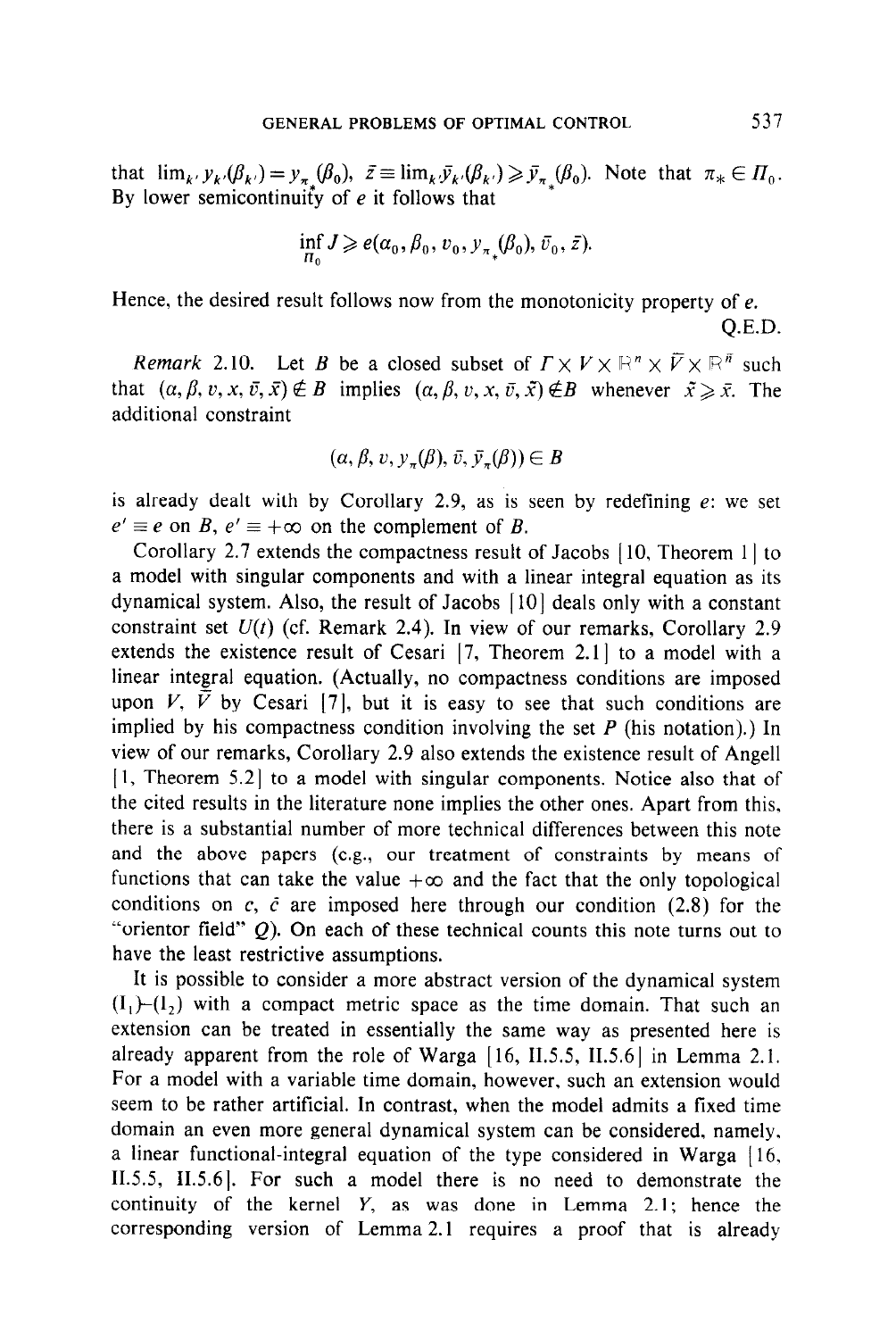538 E.J.BALDER

contained in our present proof of that lemma. In such a model the proof of the corresponding version of Theorem 2.2 is also simpler. We shall leave it to the reader to work out these remarks.

Different control problems with fixed time domain have been studied by Banks and Jacobs [5] (optimal control of a certain functional-integral equation) and Suryanarayana [15] (optimal control of a certain partial differential equation). Although each of these problems belongs to a category not discussed above, they, as well as their extensions having singular components, can also be approached by means of the Fatou lemma. This is evident if one considers the explicit representations given in Banks and Jacobs [5, (2.7)] and Suryanarayana [15, (10)]; in both instances the set T of this note has to be taken multidimensional.

## 3. EPILOGUE

In this note a new approach has been indicated to proving existence results without convexity. We hope that it has become apparent that the employment of this approach (mainly a matter of working out pointwise limit arguments) is much less demanding than the usual approaches involving Lyapunov's theorem. The point of the matter is, of course, that Lyapunov's theorem has already been "processed" into the Fatou lemma and that the end-product (viz. the Fatou lemma) is so much easier to work with than the totality of its ingredients in complicated situations where the existence question is raised.

### **REFERENCES**

- 1. T. S. ANGELL, Existence of optimal control without convexity and a bang-bang theorem for linear Volterra equations, J. Optim. Theory Appl. 19 (1976), 63-79.
- 2. T. S. ANGELL, Some remarks on existence of optimal controls for Mayer problems with singular components, Ann. Mat. Pura Appl. 127 (1981), 13-24.
- 3. 2. ARTSTEIN, A note on Fatou's lemma in several dimensions, J. Math. Econom. 6 (1979), 277-282.
- 4. E. J. BALDER, "A Unifying Note on Fatou's Lemma in Several Dimensions," MRC Technical Summary Report No. 2368, University of Wisconsin, Madison, Math. Oper. Res. 9 (1984), in press.
- 5. H. T. BANKS AND M. Q. JACOBS, The optimization of trajectories of linear functional differential equations, SIAM J. Control 8 (1970), 461-488.
- 6. L. CESARI, Existence theorems for optimal control problems of the Mayer type, SIAM J. Control 6 (1968), 517-552.
- 7. L. CESARI, An existence theorem without convexity conditions, SIAM J. Control 12 (1974), 319-331.
- 8. L. CESARI AND M. B. SURYANARAYANA, An existence theorem for Pareto problems, Nonlinear Anal. 2 (1978), 225-233.